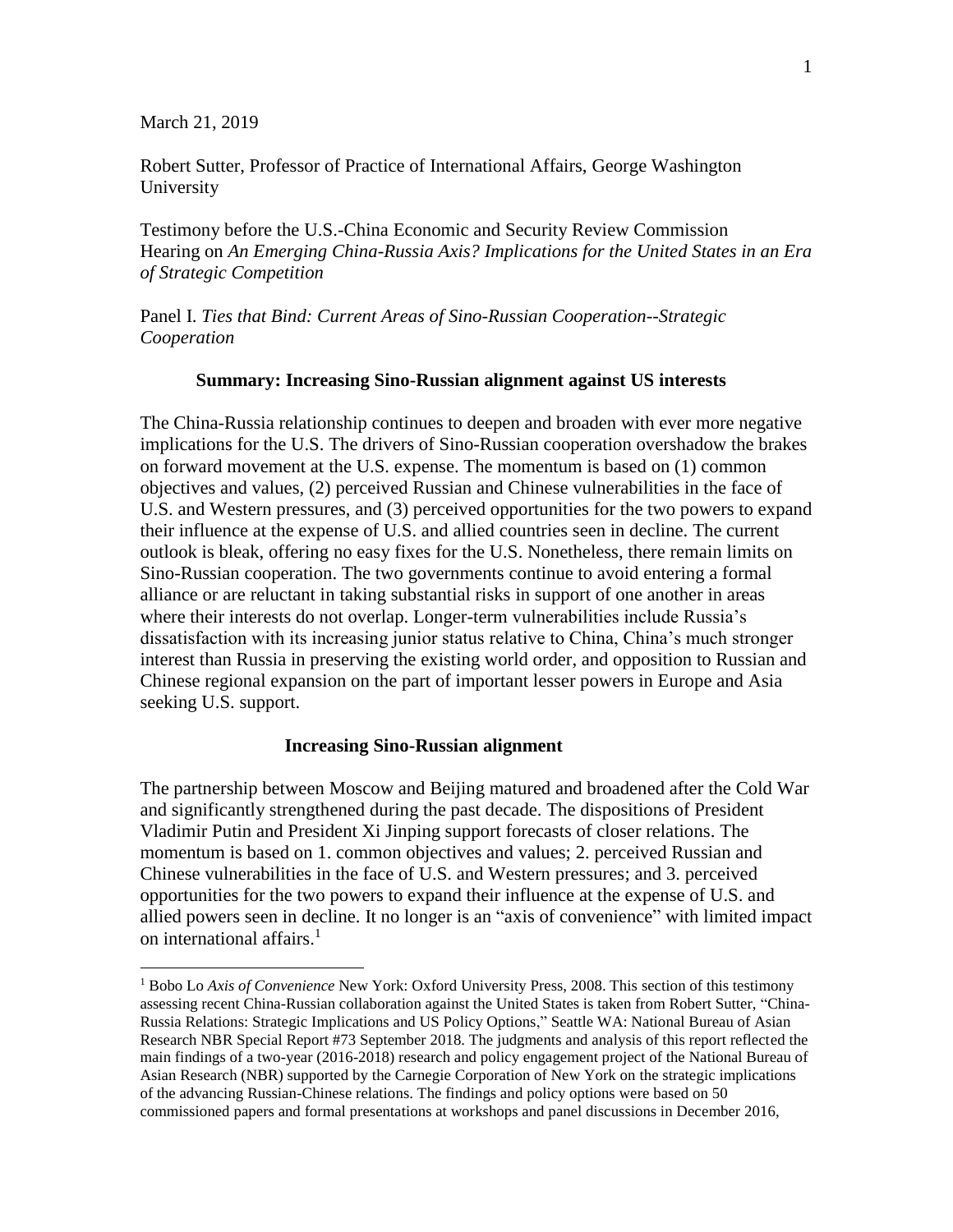Increasingly, even longstanding observers doubtful of the significance of China-Russia cooperation are altering their positions in the face clear and assertive moves by the two countries to challenge America and shape the international order along lines they favor. Heading the list of such evidence was the September 2018 massive (300,000 troops) Russian military exercise *Vostok,* bigger than any previous Russian exercise since the end of the Cold War, featuring active participation of 3,200 Chinese fighting forces under "joint" Russian-Chinese command. The exercise took place against the backdrop of rising tensions in both countries' relations with the United States over a wide range of security, economic and diplomatic issues and ever advancing signs of mutual Sino-Russian support against America causing some skeptics of China-Russia cooperation to reluctantly acknowledge the *de facto* alliance.<sup>2</sup>

Today, Russia and China pose increasingly serious challenges to the U.S.-supported order in their respective priority spheres of concern—Russia in Europe and the Middle East, and China in Asia along China's continental and maritime peripheries, including the Korean peninsula. Russia's challenges involve military and paramilitary actions in Europe and the Middle East, along with cyber and political warfare undermining

 $\overline{a}$ 

Other major studies involving China-Russia relations and US interests include Julianne Smith, *A Transatlantic Strategy for Russia* Washington DC, Carnegie Endowment for International Peace, 2016; Angela Stent, *Russia, China and the West After Crimea,* Washington DC: The TransAtlantic Academy, 2016; Kathleen Hicks and Lisa Sawyer Samp, *Recalibrating US Strategy toward Russia* Washington, DC: Center for Strategic and International Studies (CSIS) March 2017; Eugene Rumer, Henry Sokolsky and Andrew Weiss, *Guiding Principles of a Sustainable U.S. Policy Toward Russia, Ukraine, and Eurasia: Key Judgments from a Joint Task Force,* Washington, DC: Carnegie Endowment for International Peace, February 2017; Julianne Smith and Adam Twardowski, *The Future of US-Russian Relations* Washington DC: Center for New American Security, January 2017; Robert Blackwill and Ashley Tellis, *Council Special Report*: *Revising U.S. Grand Strategy toward China* Washington DC: Council on Foreign Relations, April 2015; Orville Schell and Susan Shirk, Chairs, *US Policy toward China: Recommendations for a new administration* New York: Asia Society, 2017; Bobo Lo, *A Wary Embrace: A Lowy Institute Paper* Sidney Australia: Penguin Special Studies, 2017. Simon Saradzhyan and Ali Wyne. *China-Russia Relations: Same Bed, Different Dreams? Why Converging Interests are Unlikely to Lead to a Full-Fledged Alliance* Harvard University Belfer Center for Science and International Affairs June 2018; Graham Allison and Dmitri Simes "China-Russia: New Best Friends?" *The National Interest* January-February 2019.

<sup>2</sup> Yu Bin, "China-Russia Relations: Crouching Army, Hidden Alliance," *Comparative Connections* Vol. 20, No. 3 January 2019, p. 113

January 2017, March 2017, July 2017, and May 2018 which involved deliberations by 80 leading US specialists, with 30 leading specialists from Russia, China, Japan, South Korea, and Europe. They also were influenced by briefings with responsible officials at the U.S. National Security Council; the Department of Defense; the Department of State; several briefings for U.S. congressional staff; and presentations and discussions at academic meetings in Seoul, Singapore, and several locations in the United States. The findings and policy options derived from publications of the project include : Richard Ellings and Robert Sutter, (eds.) *Axis of Authoritarians: Implications of China-Russia Cooperation* Seattle WA: National Bureau of Asian Research 2018; Michael S. Chase, Evan S. Medeiros, J. Stapleton Roy, Eugene Rumer, Robert Sutter, and Richard Weitz, "Russia-China Relations: Assessing Common Ground and Strategic Fault Lines," NBR, NBR Special Report, no. 66, July 2017; Shoichi Itoh, Ken Jimbo, Michito Tsuruoka, and Michael Yahuda, "Japan and the Sino-Russian Entente: The Future of Major-Power Relations in Northeast Asia," NBR, NBR Special Report, no. 64, April 2017. In addition, a forthcoming NBR report on China-Russia and Korean affairs will feature articles by Artyon Lukin and Elizabeth Wishnick that guided the assessment of this paper on China-Russia relations and the Korean peninsula.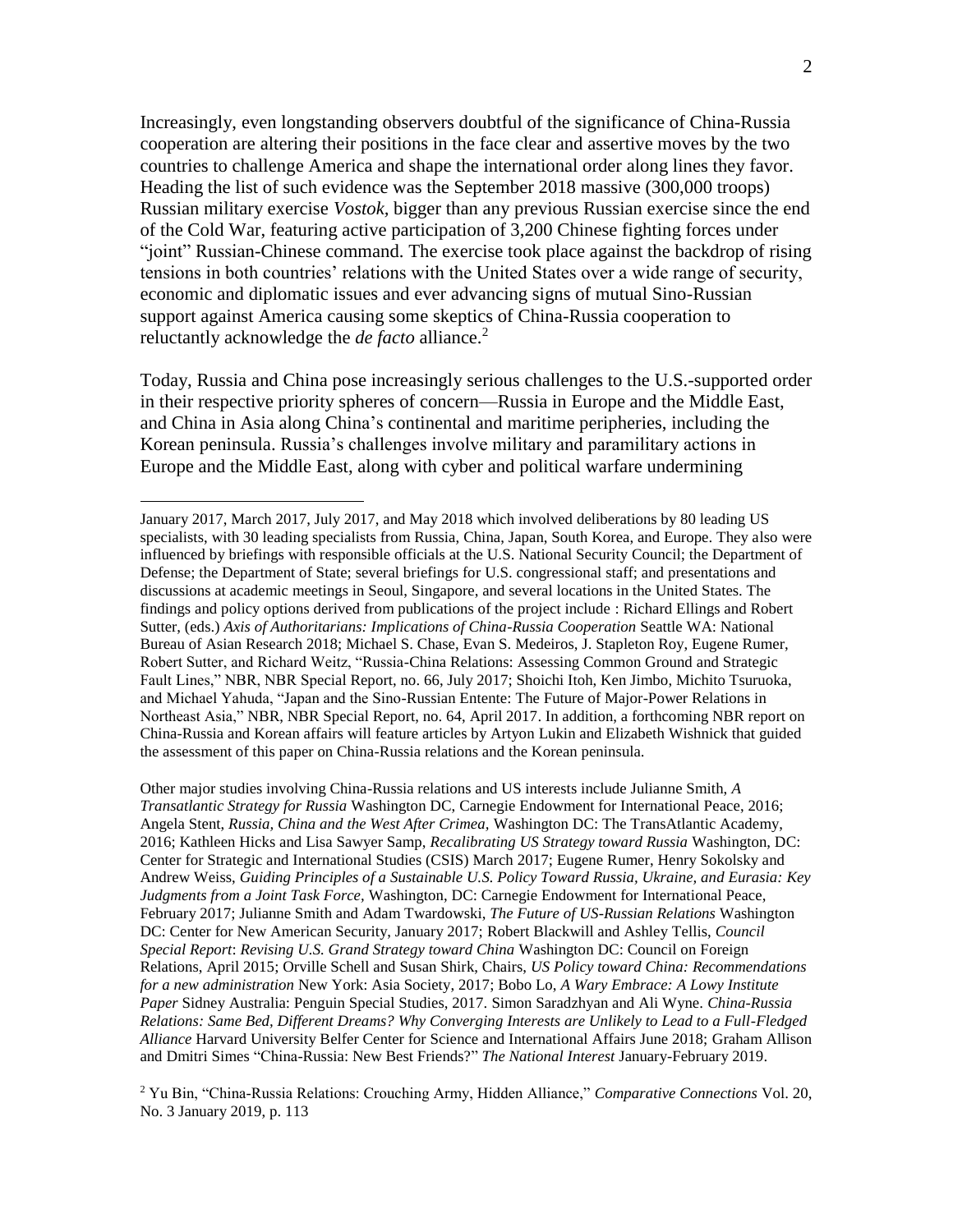elections in the United States and Europe, European unity, and NATO solidarity. China undermines U.S. and allied resolve through covert and overt manipulation and influence operations employing economic incentives and propaganda. Chinese cyber attacks have focused more on massive theft of information and intellectual property to accelerate China's economic competitiveness to dominate world markets in key advanced technology at the expense of leading U.S. and other international companies. Coercion and intimidation of neighbors backed by an impressive buildup of Chinese military and civilian security forces expands Beijing regional control and influence.

Russia and China work separately and together to complicate and curb U.S. power and influence in world politics, economy and security. They coordinate their moves and support one another in their respective challenges to the United States, allies and partners in Europe, the Middle East and Asia. These joint efforts also involve diplomatic, security and economic measures in multilateral forums and bilateral relations involving U.S. opponents in Iran, Syria and North Korea. The two powers also support one another in the face of U.S. and allied complaints about Russian and Chinese coercive expansion and other steps challenging regional order and global norms and institutions backed by the United States.

The two powers have worked more closely together in response to the stronger pressures on China and Russia associated with the Donald Trump administration's National Security and National Defense strategies, and the hardening of US government security, economic and political pressures on both countries that nonetheless has devoted little public attention to how Beijing and Moscow work together against American interests. President Trump remains an uncertainty in these relationships given his avowed unpredictability in foreign affairs; the president avoids using the strong rhetoric of administration policy documents when dealing with Chinese and Russian matters, and his determination to sustain close personal ties with both China's Xi Jinping and Russia's Vladimir Putin further complicate US relations with Beijing and Moscow.

#### **Closer China-Russia convergence and coordination**

After Russia annexed Crimea in 2014, it faced significant Western sanctions, targeting energy investment and the provision of capital to state-owned enterprises. The sanctions and the wide-ranging disputes with the West over the crisis, led Russia to reevaluate its relationship with China. The rising perception of threat from the West was accompanied in Moscow by a decreasing perception of the threat from China.<sup>3</sup> For Beijing, the Ukraine crisis distracted the Obama government's rebalance policy in Asia, thereby providing China with opportunities to more assertively pursue designs in the region. Notably, the crisis was seen to ease Chinese concerns about US reaction to the next stage of China's expansion in the South China then underway with the start of massive Chinese island building in the disputed Spratly Islands.<sup>4</sup>

<sup>&</sup>lt;sup>3</sup> Alexander Gabuev, Friends with Benefits: Russian-Chinese Relations After the Ukraine Crisis, Moscow: Carnegie Endowment for International Peace, 2016.

<sup>4</sup> Howard French, "China's Dangerous Game," *The Atlantic* November 2014

https://www.theatlantic.com/magazine/archive/2014/11/chinas-dangerous-game/380789/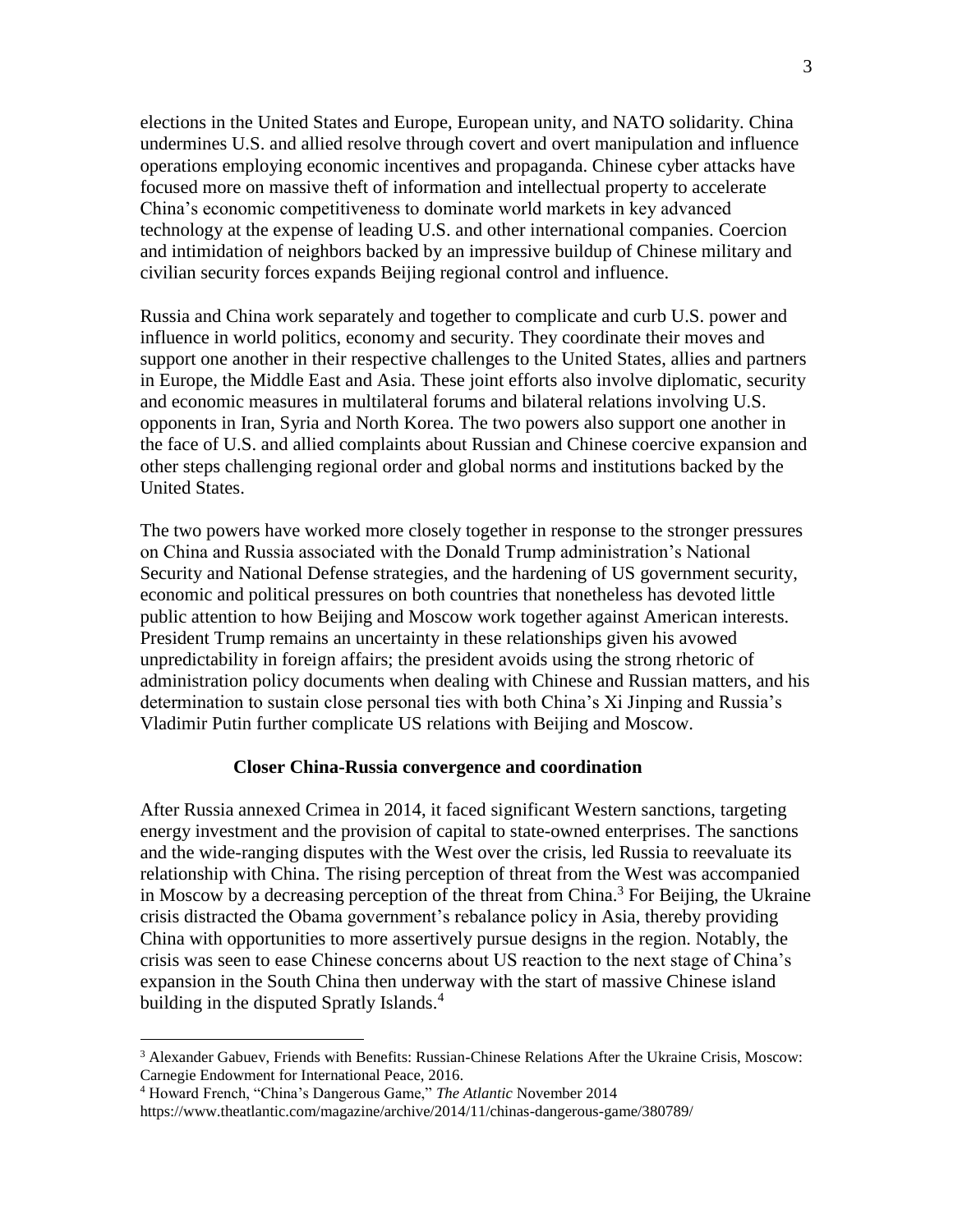Presidents Xi and Putin met on at least twenty separate occasions between 2012 and 2017. These face-to-face meetings included six visits by Xi to Russia and eight visits by Putin to China. The two spent more time together than any other pair of recent world leaders. These interactions culminated in the signing of a joint statement on further deepening the two countries' comprehensive partnership of coordination in July 2017.<sup>5</sup> They witnessed increased military cooperation as well as greater Chinese investment in several major projects, including the Yamal liquefied natural gas project and the Power of Siberia gas pipeline project.<sup>6</sup> Increased China and Russia cooperation also was visible in multilateral venues. The two countries cast four joint vetoes at the UNSC between 2012 and 2017, and analysts highlighted the UN as a major venue of Chinese and Russian political coordination.<sup>7</sup>

2013 marked the start of Xi Jinping's signature Belt and Road Imitative, a massive infrastructure building operation which featured stronger economic, political and other connectivity between China and the Central Asian states in particular. Those states used to be part of the Soviet Union and are viewed by Moscow as part of its bordering sphere of influence. Predictably, Russia's initial reaction to this initiative was that of expected distrust, in view of the risks of expanded Chinese influence undermining Russian prerogatives in its neighborhood. By March of 2015, however, Russia overcame its suspicions, with Presidents Putin and Xi signing a declaration on "cooperation in coordinating the development of [the Russia-led Eurasian Economic Union] EEU and the Silk Road Economic Belt." Among the reasons for Russia's eventual acceptance of the BRI was China's implicit affirmation of Russia's status as the dominant power in Central Asia, and Moscow's recognition that it could not make the kinds of investments in Central Asia on the scale that China's plans promised.<sup>8</sup>

In Northeast Asia, China and Russia have worked more closely in recent years in relations with South Korea and North Korea repeatedly seeking to offset US pressures and undermine US influence. They notably adopted a joint position in strong opposition to the US deployment in 2017 of the THAAD anti-ballistic missile system in South Korea and they adopted in 2017 a joint position in favor of step-by-step mutual accommodation leading to North Korean denuclearization favored by Pyongyang and at odds with the much strong US emphasis on North Korea to denuclearize. Both Russia and China played important roles in easing the strident economic sanctions against North Korea favored by the United States. 9

<sup>&</sup>lt;sup>5</sup> "China, Russia to Further Deepen Partnership Amid New International Situation," China Daily, July 5, 2017 p. 1.

<sup>6</sup> Jane Perlez, "China and Russia Reach 30-Year Gas Deal," New York Times, May 21, 2014.

<sup>7</sup> Alexander Gabuev, "Why Russia and China are strengthening security ties," *Carnegie Moscow Center*, September 24, 2018 https://carnegie.ru/2018/09/24/why-russia-and-china-are-strengthening-security-tiespub-77333

<sup>8</sup> Andrew Scobell, et. al, *At the Dawn of Belt and Road: China in the Developing World,* Santa Monica, Calif.: RAND, 2018, pp. 259-260.

<sup>9</sup> See among others Artyom Lukin, "A Russian Perspective: Russia's Gambit in the Korean Nuclear Crisis," *The Asan Forum* Vol. 7, No.1 January-February 2019<http://www.theasanforum.org/a-russian-perspective/> (accessed January 27, 2019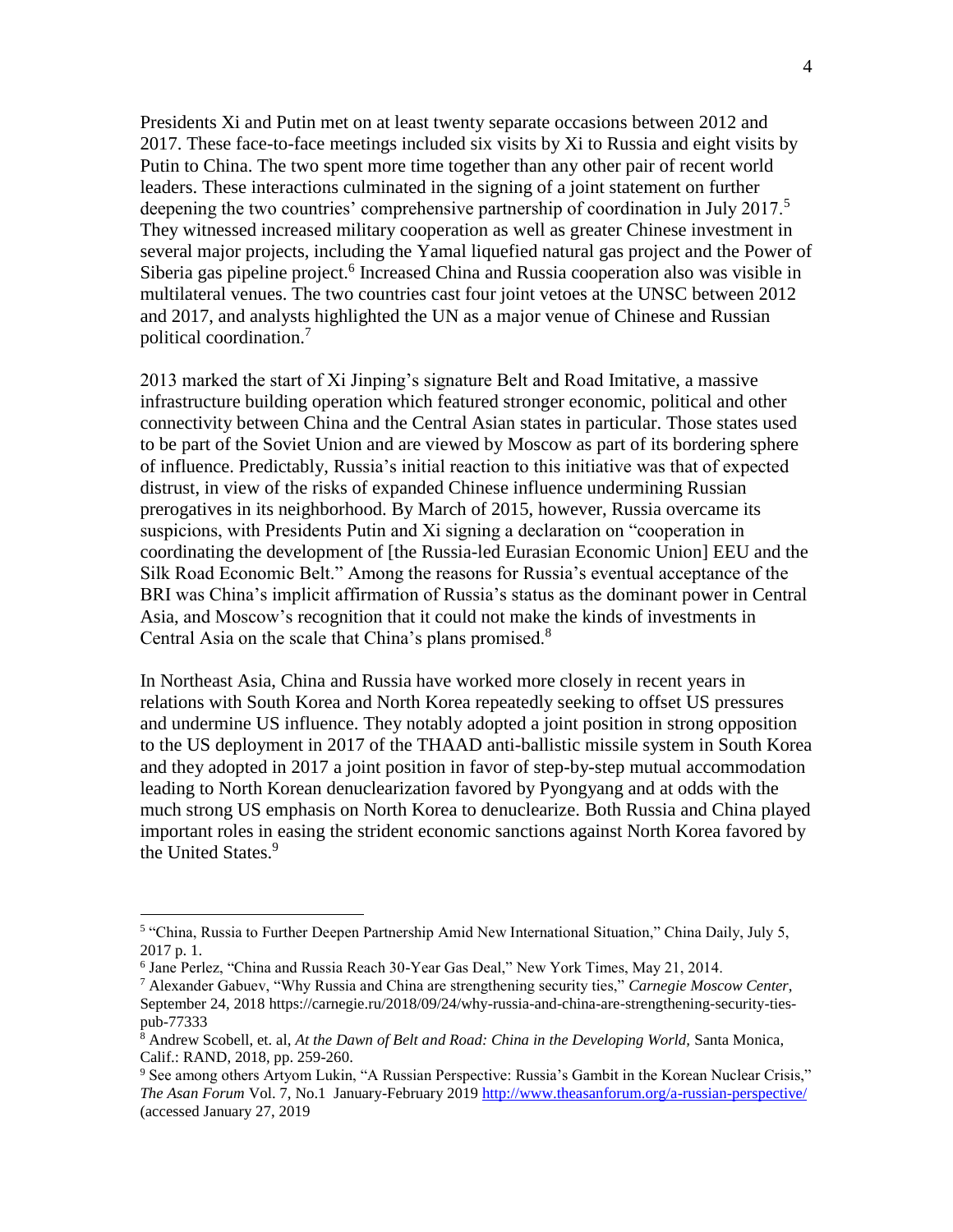As in the case of Russian accommodation of Chinese ambitions in Central Asia regarding Xi Jinping's Belt and Road Initiative, Russia has willingly accommodated China's recent prominence in dealing with the Korean peninsula. Developments over the past two years have seen China emerge as a critically important player with a major role in all aspects of negotiations involving the crisis caused by North Korea's rapid development and repeated testing of nuclear weapons and related development and testing of ballistic missiles capable of carrying a nuclear warhead as far as the continental United States. By contrast, Russia's role and influence have declined in importance. The failed revival of the six party talks where Russia and Japan played a direct role along with North and South Korea, China and the United States in dealing with the North Korean nuclear weapons crisis, and the current regional dynamic focused on only the four latter powers means that Moscow and Tokyo have been marginalized by recent developments. Such an outcome challenges the Russian government of President Vladimir Putin and its drive to play a prominent role as a leading world power on issues important to Russian interests. Nevertheless, the record shows Russia putting aside such concerns, repeatedly siding with China in playing second fiddle to Beijing in dealing with matters on the Korean peninsula. China, for its part, seems comfortable with close cooperative relations with Russia as it deals with Korean matters. Whatever differences the two may have over Korean issues have been difficult to discern amid their collaboration and cooperation.<sup>10</sup>

Russia also showed accommodation with Chinese interests in the South China Sea. Despite continuing strong Russian political and arms sales relations with Vietnam, which contests Chinese South China Sea claims, Russian forces took part in joint naval exercises in the disputed waters in 2016 targeting the US and its allies and partners. And Moscow strongly backed China in rejecting the 2016 UN Law of the Sea tribunal ruling against China's South China Sea claims that was supported by the United States and Vietnam. 11

For its part, China reciprocated by accommodating Russian interests even at the risk of other Chinese interests. In particular, China joining Russian forces in exercises in recent years in the Baltic, Mediterranean and Black Seas added support for Russian assertiveness in these areas even though China has strong interests in keeping on good terms with those regional governments unnerved by Moscow's shows of force.<sup>12</sup> And China risked reputational costs when it supported Russia as the Putin government was rebuked in the West during March 2018 for employing a nerve-agent type of chemical weapon in a failed attempt to kill a former Russian spy in England. Against the background of the controversy, the newly appointed Chinese defense minister visiting

<sup>&</sup>lt;sup>10</sup> This assessment benefited from Artyom Lukin's judgments on Russia-China-Korean relations in a presentation at an invitation only workshop on China, Russia and the Korean peninsula at the Asan Foundation in Seoul Korea in May 2018 and in his article in a forthcoming NBR Special Report on that subject.

<sup>11</sup> Alexander Korolev, "Russia in the South China Sea," *Foreign Policy Analysis*, February 2018 https://www.researchgate.net/publication/323201523 Russia in the South China Sea Balancing and H edging1

<sup>12</sup> Vasily Kashin, "Why Russian and Chinese Warships Joined Forces in the Baltic Sea this Week," *The Moscow Times* July 28, 2017 https://www.themoscowtimes.com/2017/07/28/why-russian-and-chinesewarships-met-in-the-baltic-sea-a58525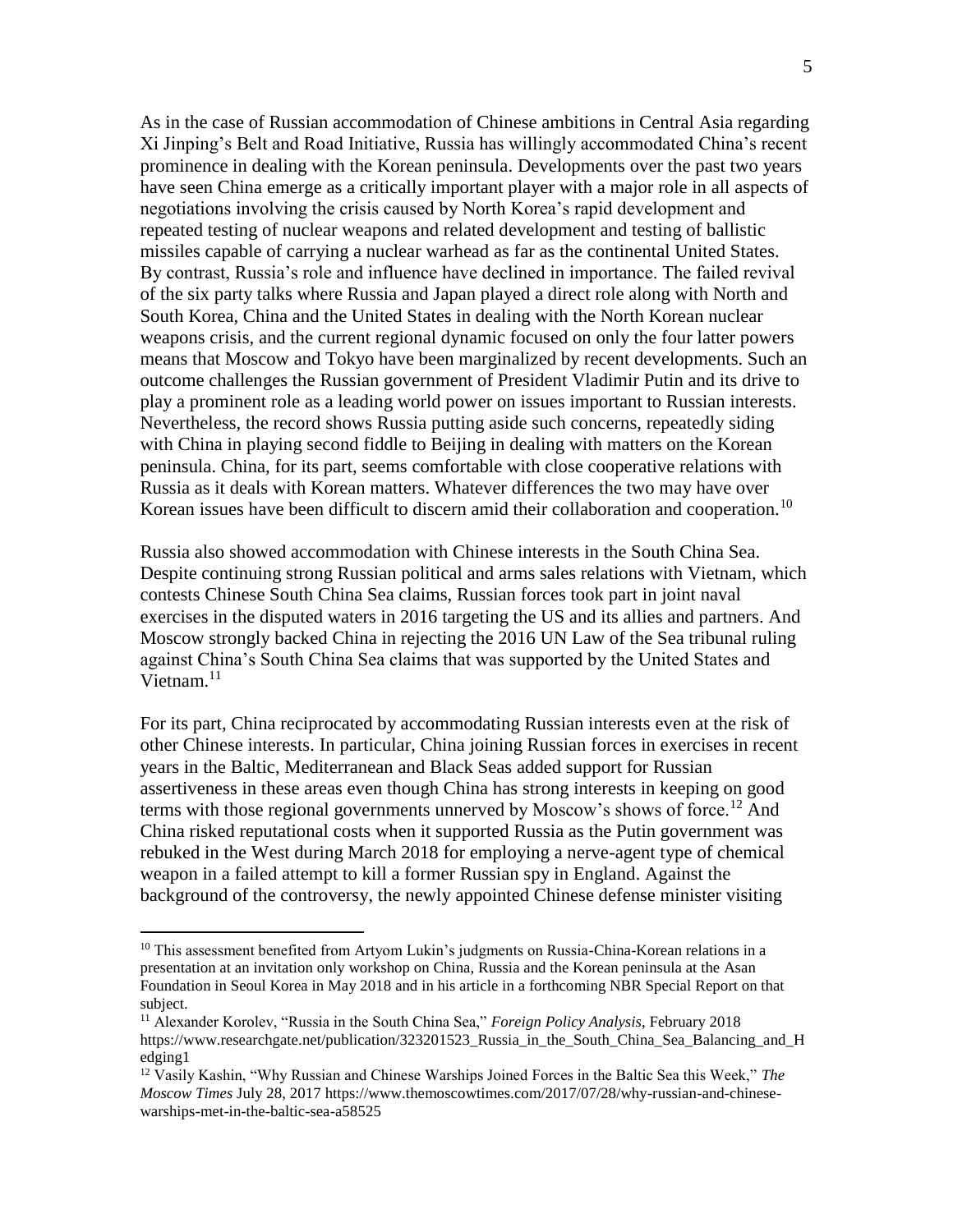Moscow said in early April that he had come "to show Americans the close ties between the armed forces of China and Russia, especially in this situation. We've come to support you...".<sup>13</sup>

Meanwhile, security and military strategy documents issued by each side in recent years targeted US unilateral military interventions and economic sanctions as they stressed a special relationship between the two states and outlined areas of expanded cooperation between the forces against such pressures. China's 2015 Defense White Paper cited Russia first in a listing of military-to-military relations, noting: "China's armed forces will further their exchanges and cooperation with the Russian military within the framework of the comprehensive strategic partnership of coordination between China and Russia, and foster a comprehensive, diverse and sustainable framework to promote military relations in more fields and at more levels."<sup>14</sup> Similarly, Russia's 2015 National Security Strategy highlighted the relationship with China: "The Russian Federation is developing relations of all-embracing partnership and strategic cooperation with the Chinese People's Republic, regarding them as a key factor of the maintenance of global and regional stability."<sup>15</sup> After relatively flat arms sales prior to 2014, Russia dramatically increased its arms sales to China after the 2014 sanctions. Russian affairs experts Aleksandr Gabuev and Valiliy Kashin explained "The sale of modern arms to China became part of the strategy to move closer to Beijing in response to the systemic crisis with the West."<sup>16</sup> Exercise activity also increased considerably during this period, with average number of combined or bilateral exercises now approaching three per year along with a concurrent growth in the size of the individual exercises. Starting with Aerospace Security 2016 in May 2016, Russia and China begun conducting joint missile defense exercises pointing to possible cooperation in the air and missile defense domains.<sup>17</sup> As noted above and reflecting the increasing level of exercise collaboration established during this period, in September 2018, 3200 PLA personnel actively participated for the first time Vostok ("East") 2018, indicating a new level of trust by the Russian military.

As far as the economic relationship is concerned, according to Alexander Gabuev: "After the Ukraine crisis began, the Russian government immediately started to assess the economic implications. In a series of study sessions [in Moscow]…experts…immediately spotted Russia's three weakest points: critical dependence on the European energy market, critical dependence on Western capital markets, and critical dependence on

<sup>13</sup> "Chinese Defense Minister Says China will 'support' Russia against America," *The National Interest* April 4, 2018 https://nationalinterest.org/blog/the-buzz/chinese-defense-minister-says-china-will- %E2%80%98support%E2%80%99-russia-25216

<sup>&</sup>lt;sup>14</sup> State Council Information Office of the People's Republic of China, "White Paper on China's Military Strategy, Beijing," May 2015, Section VI.

<sup>&</sup>lt;sup>15</sup> National Security Strategy of the Russian Federation, Moscow, December 2015, Section 93.

<sup>16</sup> Aleksandr Gabuev and Vasiliy Kashin. Vooruzhennaya druzhba – kak Rossiya i Kitay torguyut oruzhiem [Friendship in Arms: How Russia and China Trade in Weapons], Moscow Carnegie Center, November 2, 2017. p. 13.

<sup>17</sup> "China and Russia Close Ranks against US Missile-Defense System," *South China Morning Post,* October 12, 2016, https://www.scmp.com/news/china/diplomacy-defence/article/2027171/china-andrussia-close-ranks-against-us-missile-defence accessed January 27, 2019.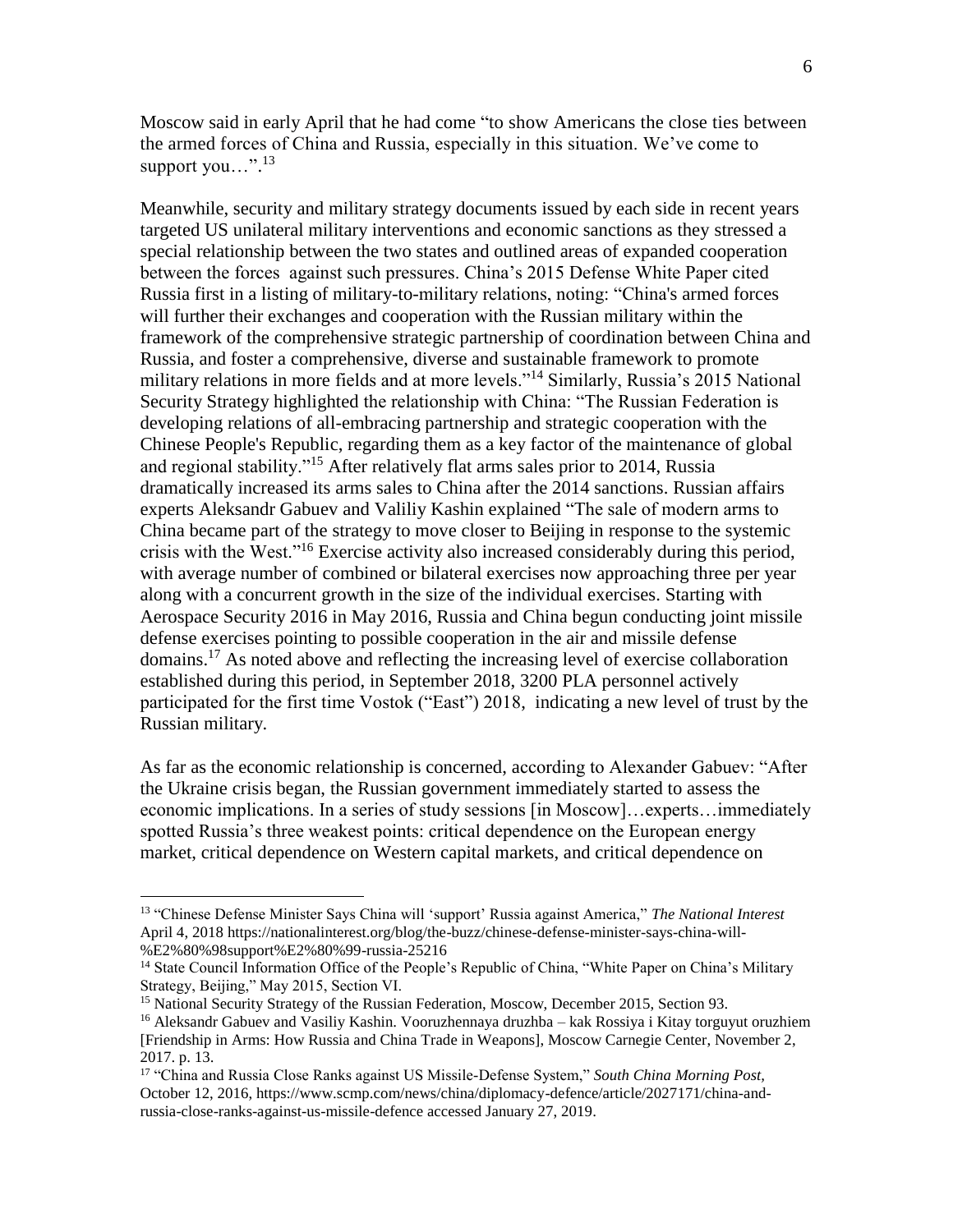important technologies…They concluded that if the West imposed sanctions, Russia would have no other choice than to be more and more accommodating to China – even if it turned Moscow into the junior partner in the relationship."<sup>18</sup> In sum, subsequent development have appeared to validate this forecast.

## **Policy Options**

The current outlook is bleak, offering no easy fixes for U.S. policy. Nonetheless, there remain limits on Sino-Russian cooperation. The two governments continue to avoid entering a formal alliance or taking substantial risks in support of one another in areas where their interests do not overlap. Longer-term vulnerabilities include Russia's dissatisfaction with its increasing junior status relative to China, China's much stronger interest than Russia in preserving the existing world order, and opposition to Russian and Chinese regional expansion on the part of important lesser powers in Europe and Asia seeking U.S. support.<sup>19</sup>

### *Policy Recommendations*

- This writer joins many others in recommending a U.S. policy option involving multiyear and wide-ranging domestic and international strengthening—militarily, economically, and diplomatically—to better position the U.S. to deal with the challenges from China and Russia. The United States needs internal strengthening militarily, economically and politically; and it needs to work effectively with allies and partners in the face of a growing axis of authoritarians seen in Beijing and Moscow.
- Though American experts differ on the appropriate amount of strengthening, with some urging sustained U.S. primacy and most others favoring various mixes of strengthening and accommodation requiring compromise of U.S. interests, this writer urges that substantial strengthening is warranted before substantial accommodation.
- In applying the appropriate amount of strengthening and accommodation, some American experts view Russia as the leading danger, warranting U.S. accommodation with China to counter Russia; others seek to work cooperatively with Russia against China, which is seen as a more powerful longer-term threat. In contrast, this writer agrees with those American specialists who view the above maneuvers as less likely to succeed in the face of strongly converging Russian and Chinese interests and identity and a pervasive view in Moscow and Beijing that the US is irresolute and in decline.
- The perception of American weakness joins other circumstances that add to the fluidity of international and domestic circumstances complicating accurate forecasting. Notably, uncertainty prevails as to whether the avowedly

<sup>18</sup> Alexander Gabuev, "Eurasian Silk Road Union: Toward a Russia-China Consensus?" The Diplomat, June 5, 2015.

<sup>&</sup>lt;sup>19</sup> This section of this testimony assessing recent China-Russian collaboration against the United States is taken from Robert Sutter, "China-Russia Relations: Strategic Implications and US Policy Options," Seattle WA: National Bureau of Asian Research NBR Special Report #73 September 2018.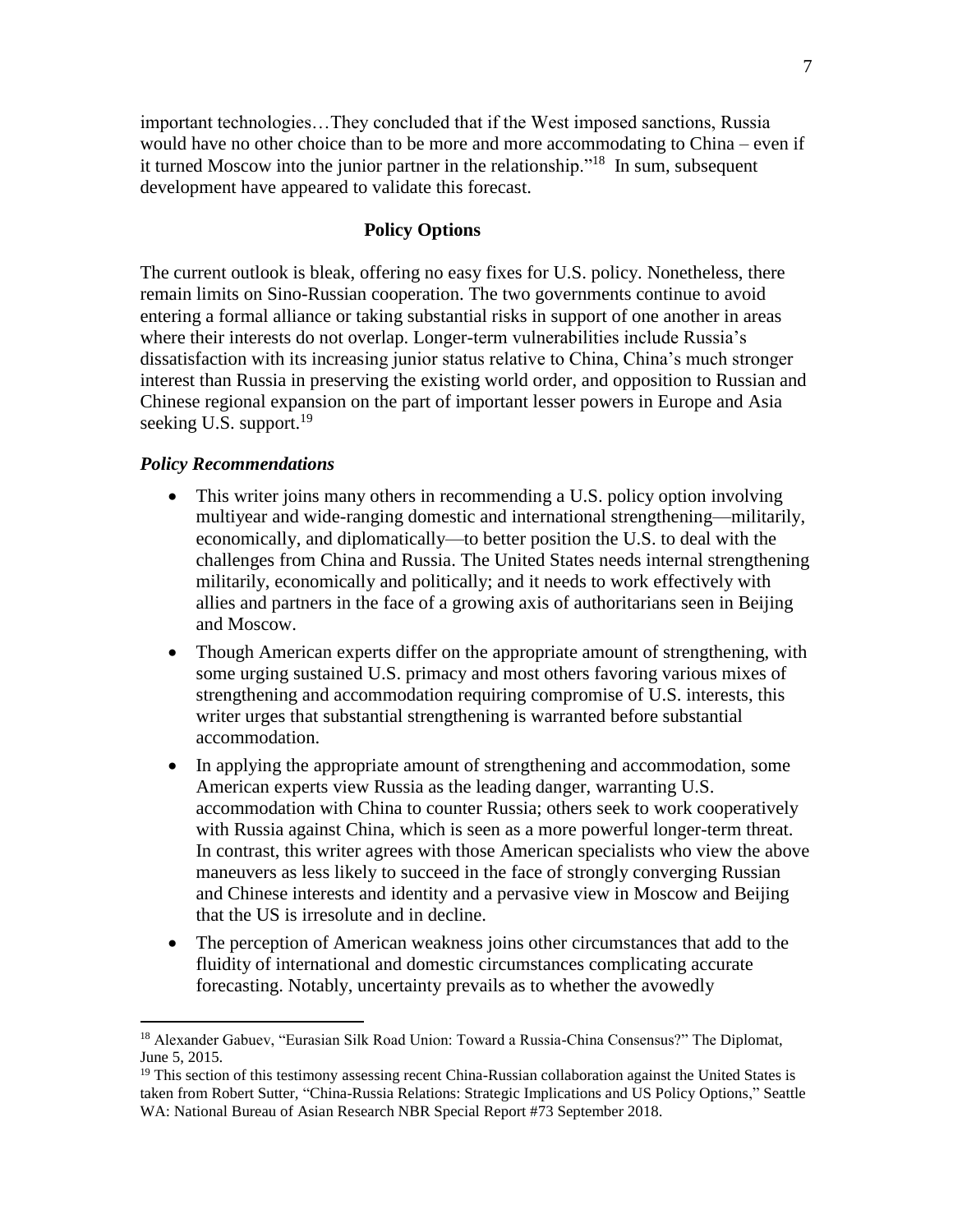unpredictable President Trump will follow his administration's declared national security strategy opposing the adverse and predatory behavior of China and Russia or instead adopt more accommodating approaches in line with his repeated expressions of respect and support for Xi and Putin.

*Play the long game by targeting vulnerabilities in the China-Russia relationship*. The likelihood of quick success through specific moves toward Russia and China appears low. I judge US policymakers should play a long game in seeking to exploit vulnerabilities in Sino-Russian collaboration. As noted above, areas of cooperation that show little susceptibility to being influenced by U.S. policy include arms sales, some aspects of Russian energy exports to China, and some aspects of the U.S.-led international order that Moscow and Beijing seek to change. More promising issues warranting U.S attention and possible exploitation involve the very different standing that Russia and China have with the United States and the asymmetry in their respective worldviews and international ambitions.

For example, because Russia is an avowed opponent of the United States on various key issues bilaterally and in regard to the U.S.-led international order, U.S.-Russian relations have declined to the lowest point since the Cold War. Whatever positive cooperative elements in the relationship remain are fully overshadowed by differences and disputes. In contrast, China benefits much more from stable relations with the United States and the existing U.S.-led international order. Although its disputes with the United States have been growing in recent years, they have not yet reached a stage of overshadowing Chinese interests in sustaining a good working relationship. Meanwhile, China can be viewed as the greater threat, not only to the United States but also eventually to Russia. Asymmetries in the Sino-Russian relationship make Russia more dependent on China and more distant from re-establishing its great-power status. Against this background, some argue that the United States should seek cooperation with Russia in order to offset the common danger posed by China's rise.

Another promising vulnerability in China-Russia relations involves their respective coercive strategies in pursuit of regional leadership at the expense of neighboring powers. The countries' goals are at odds with the core interests of most of their neighbors. Taken together, Moscow and Beijing favor fragmentation of NATO, the EU, the U.S. alliance structure in Asia, and regional groupings led by ASEAN and other organizations that impinge on Chinese or Russian ambitions. The United States opposes coercive changes to the status quo and supports existing boundaries, stronger regional collective security, and the sovereignty and aspirations of all states in accord with international norms. A strong United States provides a welcome counterweight for Asian and European nations affected by Russian and Chinese ambitions. Meanwhile, U.S. contributions to the capabilities and resolve of neighboring states can be justified on their own merits without direct reference to Russia or China. Such steps provide a significant outlet for U.S.-backed strengthening against adverse Chinese and Russian practices that is less directly confrontational than the application of U.S. power against China or Russia.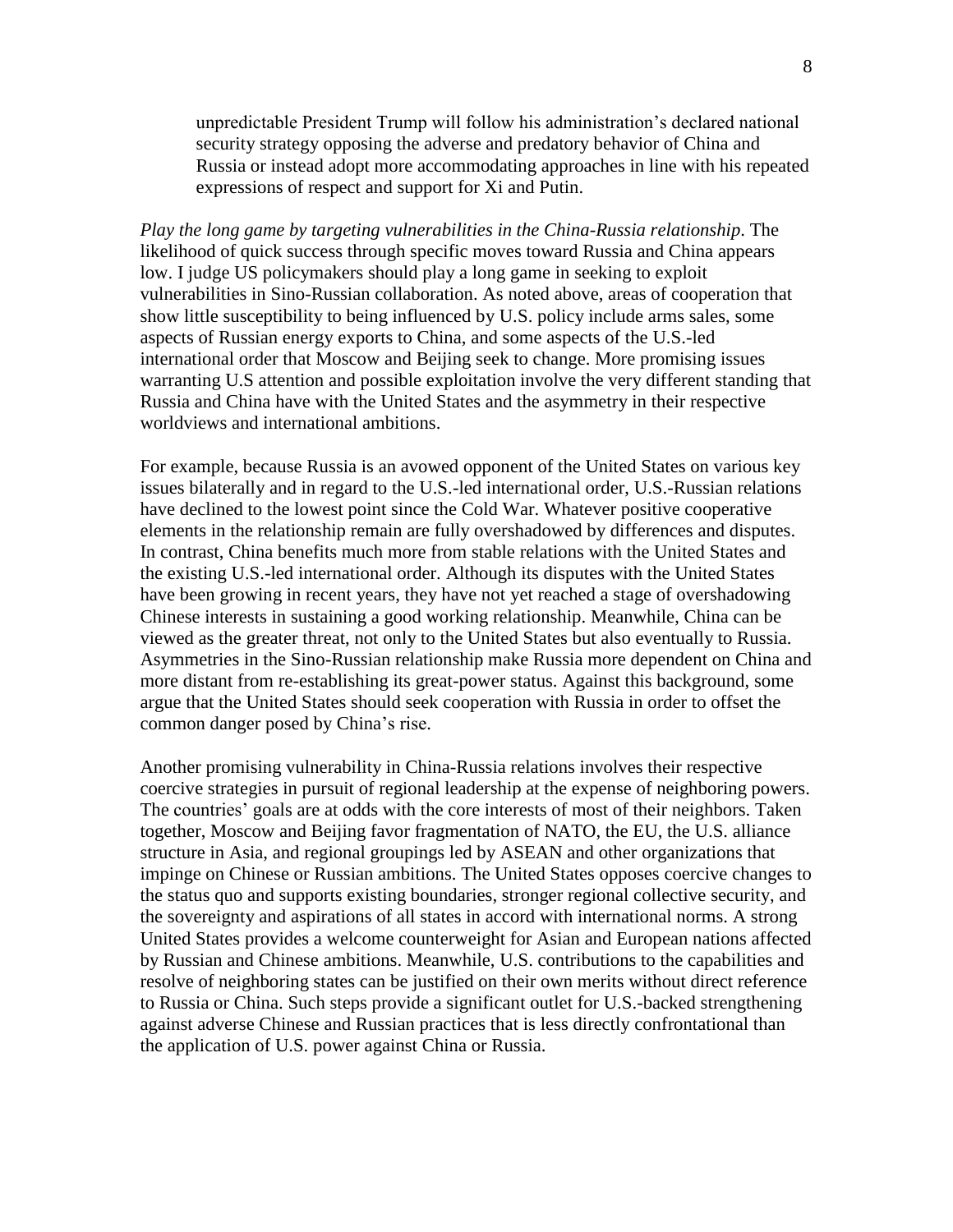*Consider Russia and China together as well as separately*. Most recommendations from other authoritative studies of U.S. policy dealing with Russia and China focus on one or the other country but not the two together. The policy recommendations of these studies are useful but I deem it important that they be incorporated with recommendations looking at China and Russia together in order to fully address the implications of their relationship for U.S. interests.

- One cannot discern appropriate U.S. policy toward Russia and China without careful consideration of the main differences between the two that can be used by U.S. policy.
- U.S. policy that does not deal with China-Russia cooperation risks ineffectiveness in the face of the two countries' actions together reinforcing their respective challenges to the United States. It also risks reinforcing the perception that the United States is passive and declining in the face of Sino-Russian advances.
- The different standing that Russia and China have in their relations with the United States means that U.S. policy needs to be tailored to both at the same time in ways that avoid worsening the United States' overall position. For instance, if President Trump were to make significant compromises with Putin as the United States pursues a trade war of major economic pressure on China, Putin might see these compromises as tactical ploys to increase pressure on China with little lasting benefit for Russian interests.
- Assessing U.S. policy toward both powers facilitates the difficult task of determining with greater accuracy what are the trade-offs for the United States as it seeks an advantage in moving forward with changes in U.S. policy toward one power or the other.

# **Specific Questions and Answers**

1) *What considerations have driven the strengthening of China-Russia relations since the end of the Cold War? What has accelerated China and Russia's alignment in recent years, and how has their relationship evolved under the leadership of Xi Jinping and Vladimir Putin?*

Answer. As seen above, the China-Russia relations have become closer and more adverse to US interests because of 1. common objectives and values; 2. perceived Russian and Chinese vulnerabilities in the face of U.S. and Western pressures; and 3. perceived opportunities for the two powers to expand their influence at the expense of U.S. and allied powers seen in decline. This writer gives special emphasis to factor # 3 in recent years, seeing Beijing and Moscow working in tandem to challenge US international interests in a wide ranging ways that at least until the advent of the Trump government did not result in effective measures to halt their respective and cooperative advances.

2) *How do Beijing and Moscow seek to challenge or alter the current international order? How does each benefit from the other's cooperation in pursuing these aims?*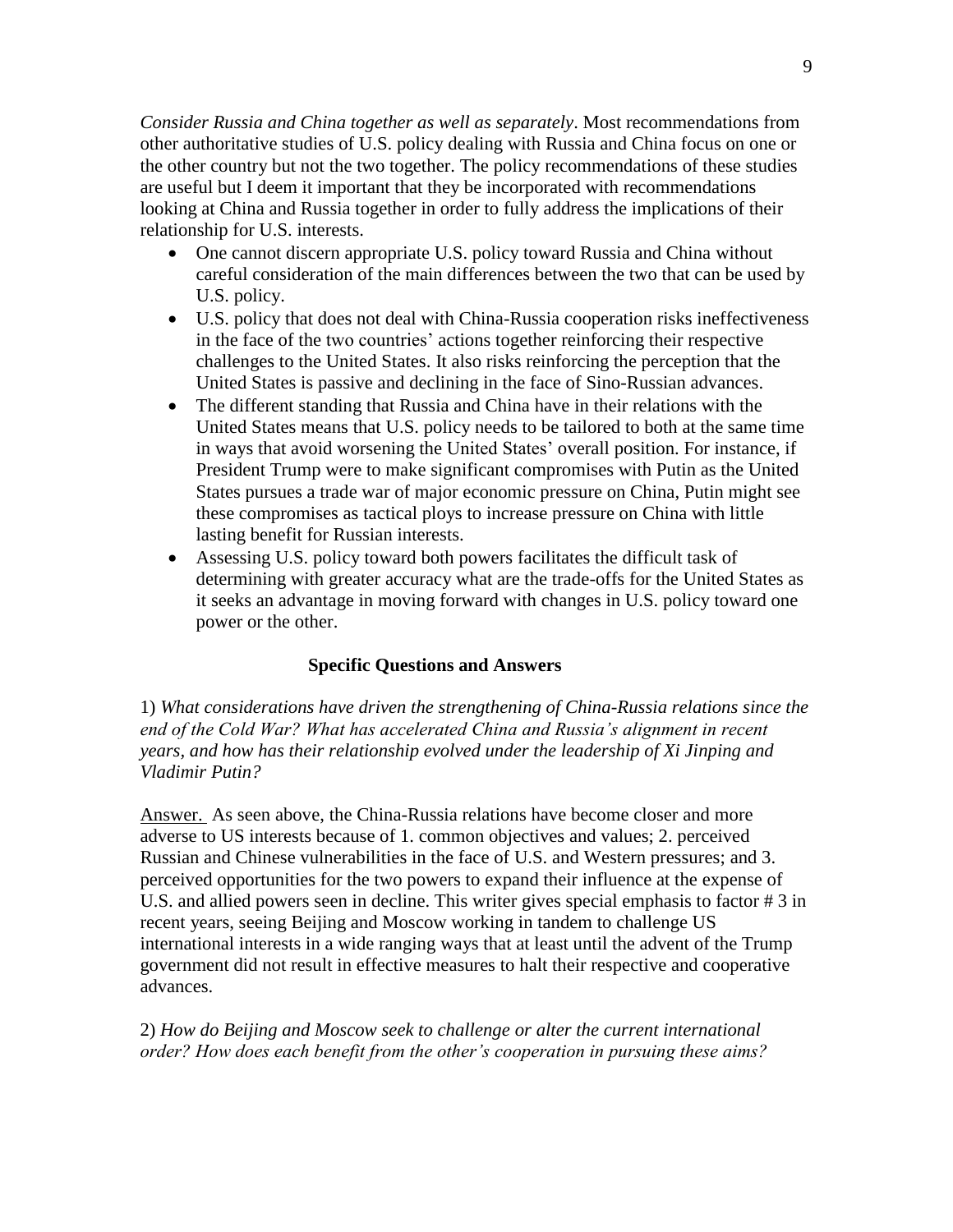Answer. Today, Russia and China pose increasingly serious challenges to the U.S. supported order in their respective priority spheres of concern—Russia in Europe and the Middle East, and China in Asia along China's continental and maritime peripheries, including the Korean peninsula. Russia's challenges involve military and paramilitary actions in Europe and the Middle East, along with cyber and political warfare undermining elections in the United States and Europe, European unity, and NATO solidarity. China undermines U.S. and allied resolve through covert and overt manipulation and influence operations employing economic incentives and propaganda. Chinese cyber attacks have focused more on massive theft of information and intellectual property to accelerate China's economic competitiveness to dominate world markets in key advanced technology at the expense of leading U.S. and other international companies. Coercion and intimidation of neighbors backed by an impressive buildup of Chinese military and civilian security forces expands Beijing regional control and influence.

Russia and China work separately and together to complicate and curb U.S. power and influence in world politics, economy and security. They coordinate their moves and support one another in their respective challenges to the United States, allies and partners in Europe, the Middle East and Asia. These joint efforts also involve diplomatic, security and economic measures in multilateral forums and bilateral relations involving U.S. opponents in Iran, Syria and North Korea. The two powers also rely on and support one another in the face of U.S. and allied complaints about Russian and Chinese coercive expansion and other steps challenging regional order and global norms and institutions backed by the United States.

# 3) *What evidence, if any, exists in terms of coordination between China and Russia in facilitating their respective regional goals (e.g., Russia in its near abroad and China in East Asia)?*

Answer. The discussion above depicts Russia coordinating with and accommodating Chinese interests in Korea, Central Asia and the South China Sea. China for its part avoids challenging Russian leadership in its key areas of concern in Europe, the Middle East and arguably Central Asia. Beijing has also risked China's longstanding interests in stability in Europe and the Middle East by joining assertive Russian demonstrations of military force along its maritime borders with Europe and the Middle East. It notably stood by Russia when it came under widespread western attack for its egregious violations of international agreements in attempting to assassinate a Russian spy living in England in 2018.

# 4) *How, if at all, have Beijing and Moscow's support of rogue or authoritarian regimes (especially Iran, Syria, Venezuela, and North Korea) strengthened their bilateral ties?*

### Answer.

Longstanding material and diplomatic (especially in the UNSC) support for these international opponents of the United States have been strengthened with various material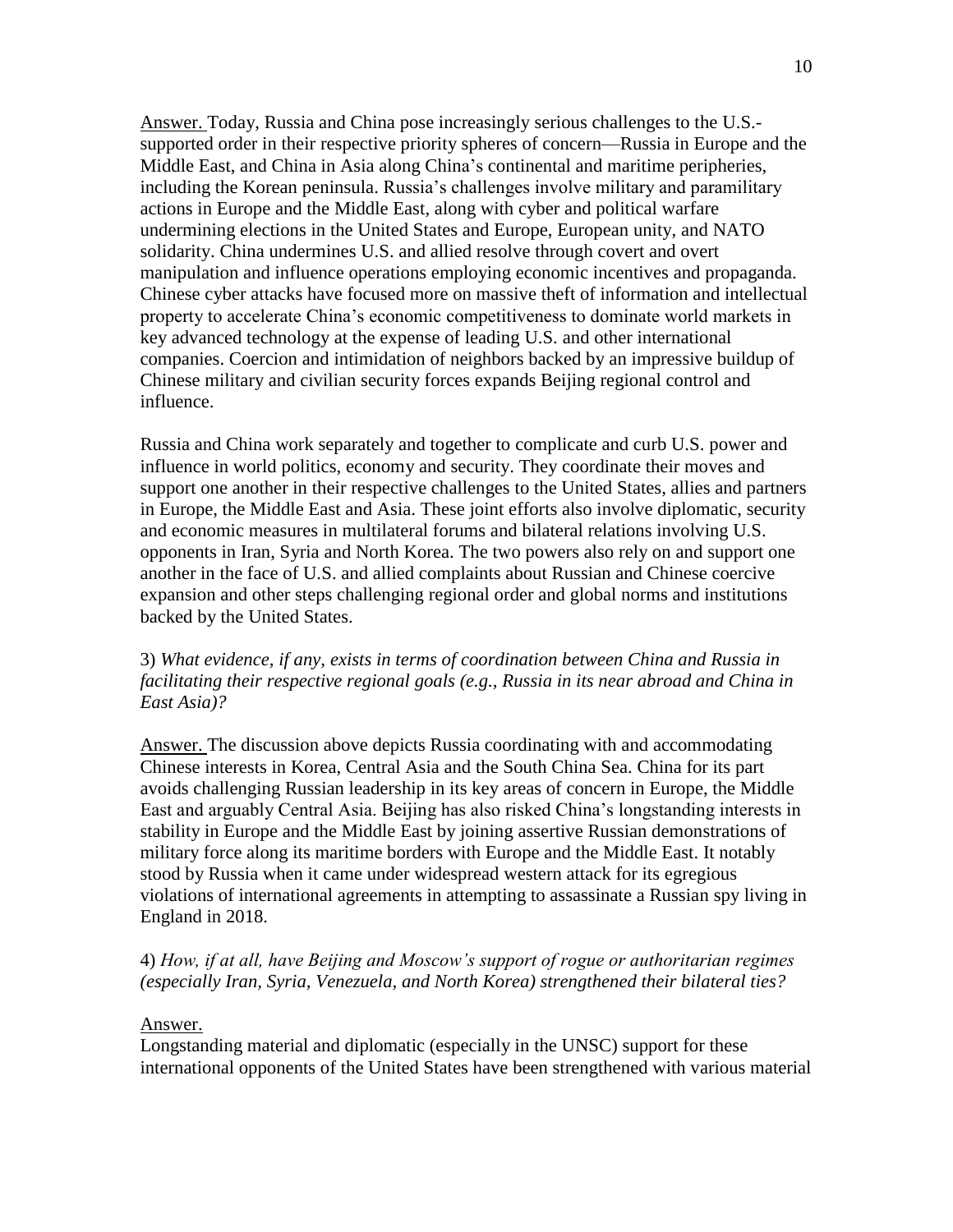supplies provided despite international sanctions and active international involvement and maneuvers designed to thwart US-led pressures on these opponents.

5a) *How have China and Russia cooperated on the UN Security Council, in UN organizations, and in alternative international bodies and structures (e.g., the Shanghai Cooperation Organization (SCO)) in ways counter to the interests of the United States and its allies and partners?*

### Answer.

The above discussion shows that increased China and Russia cooperation also has been visible in multilateral venues. The two countries cast four joint vetoes at the UNSC between 2012 and 2017, and analysts highlighted the UN as a major venue of Chinese and Russian political coordination.<sup>20</sup> The SCO and BRICS leadership meetings and other venues feature strong statements against US-fostered military intervention and economic sanctions.

5b) *How have China and Russia coordinated their actions and statements to challenge U.S.-led international norms in cyberspace, space, and other areas of global governance?*

### Answer.

 $\overline{a}$ 

China-Russia leadership meetings, deliberations in the United Nations and other venues, and respective authoritative government statements make clear that the two countries are ever more determined to make their world safe for authoritarians led by Beijing and Moscow. Government control of cyberspace and using high technology in pursuit of closer control of populations and domestic order head the list of ways the two powers differ with the United States and its allies and partners. They both seek to counter US military advantages in space, endeavoring to curb American power and thereby facilitate Chinese and Russian expansion at the expense of neighbors and of US interests.

With regard to outer space, the two countries have expanded active cooperation, seeking opportunities to further expand in areas such as technology development and space exploration. China works with Russia to promote norms that would restrict military activities in outer space, even as both countries have been developing and testing antisatellite weapons. In 2008, Beijing and Moscow proposed the Treaty on Prevention of the Placement of Weapons in Outer Space and of the Threat or Use of Force Against Outer Space Objects. As they presumably expected, the United States has opposed the proposal, partly because of concerns about verification and because it does not address groundbased weapons like direct ascent anti-satellite missiles. With respect to cyberspace, China and Russia have advocated the formation of a "new cyberspace order" and voiced shared opposition to "actions that infringe upon other countries' Internet sovereignty." Internet sovereignty seeks to dictate what rules should be used to govern the management of the Internet and what rights states have to control the content flowing across their country's networks. The United States believes in open access to information across the Internet, regardless of state boundaries. Meanwhile, as noted above, Russia and China continue

<sup>&</sup>lt;sup>20</sup> United Nations, Dag Hammarskjöld Library, Veto List, webpage, last updated January 8, 2018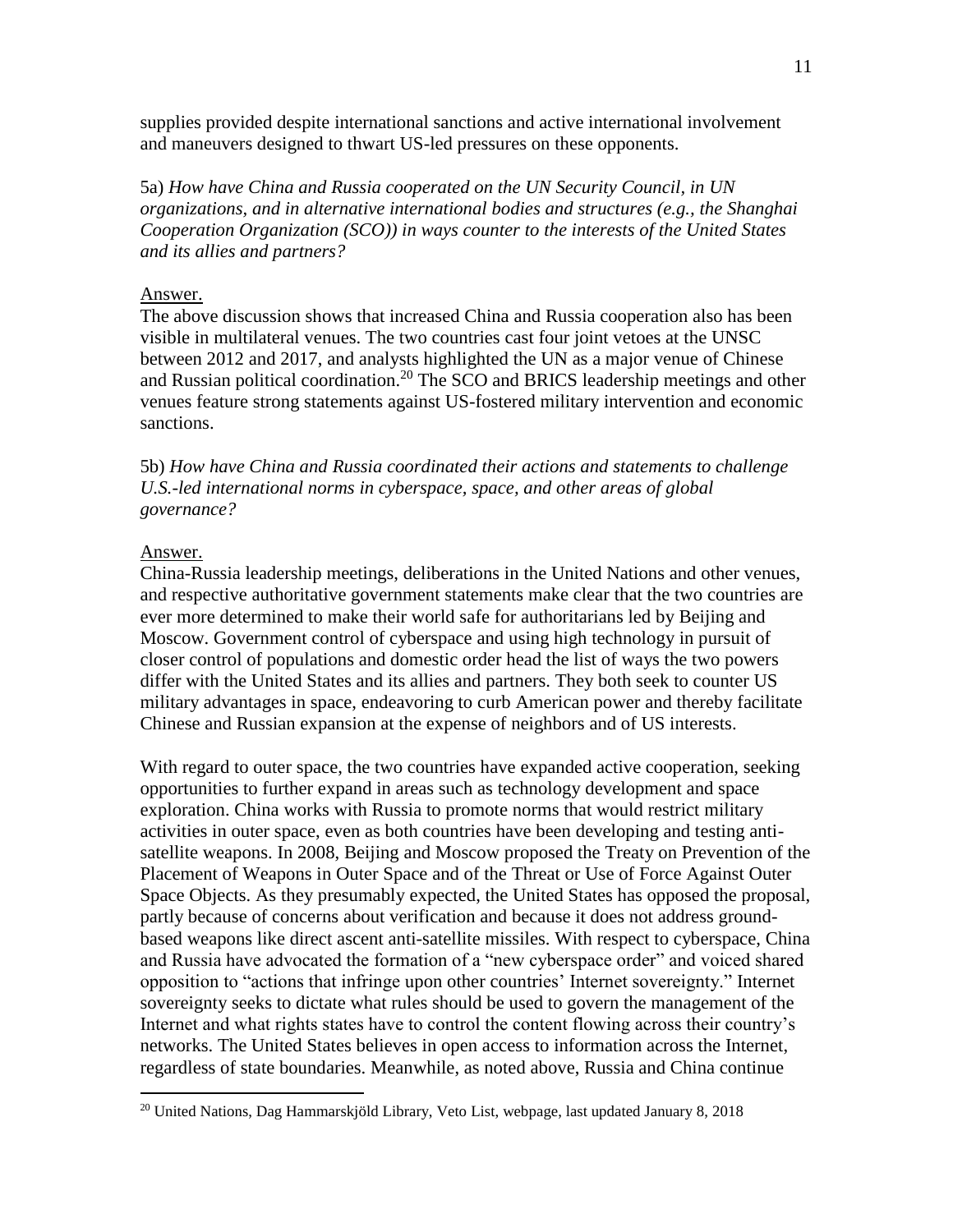their clandestine cyber attacks against the United States and others seeking respectively to disrupt elections and the overall political order and to gain needed high technology information. Both powers support their partner's denials when they are accused of such illegal behavior. $21$ 

6) *What are the implications of closer China-Russia political and diplomatic ties for the United States and U.S. allies and partners?*

Answer. In this writer's view, such ties backed by the respective military and economic power of each power, clearly represent the most serious challenge faced by the United States since the end of the Cold War. The Trump administration's National Security Strategy and National Defense Strategy accurately depict the very difficult challenges for the United States and its allies and partners.

7) *What are your recommendations for Congressional action related to the topic of your testimony?*

### Answer.

 $\overline{a}$ 

Over the past year, Congress has been especially active in the overall hardening of American government policy toward China, arguing in unusually bi-partisan fashion for a whole of government effort to counter the various challenges posed by Xi Jinping's China. This impressive effort has complemented a long standing congressional resolve to counter challenges seen coming from Putin's Russia.

What has been absent from these deliberations is any sort of thorough treatment of how and why China-Russia relations impact American interests and US government policy. As argued above, such deliberation would show the strong need for the United States to strengthen at home and abroad in order to deal effectively with the challenges of these authoritarian powers. This is a daunting task which may explain why the administration rarely discusses this problem. Unfortunately, as shown above, this problem is getting worse. Neglect will not ease it. And above I have attempted to make the case that perceived weakness by the United States and its allies and partners is what Beijing and Moscow discern in the drift in US policy toward the China-Russia relationship.

As seen in congressional leadership in crafting the whole of government response to China's challenges since 2018, tools Congress can use to craft appropriate policy in dealing with China-Russia cooperation adverse to US interests involve oversight hearings and investigations in order to understand the full scope and impact of the problems posed by China-Russia cooperation, speeches to relevant constituencies and letters to the administration urging specific policy changes, and legislation such as that seen in last year's National Defense Authorization Act of 2019 and other binding and non-binding legislation, including appropriations for programs needed to enhance American strengthening.

<sup>&</sup>lt;sup>21</sup> Michael Chase et al., "Russia-China Relations: Assessing Common Ground and Strategic Fault Lines," *National Bureau of Asian Research Special Report 66* (July 2017), p. 7